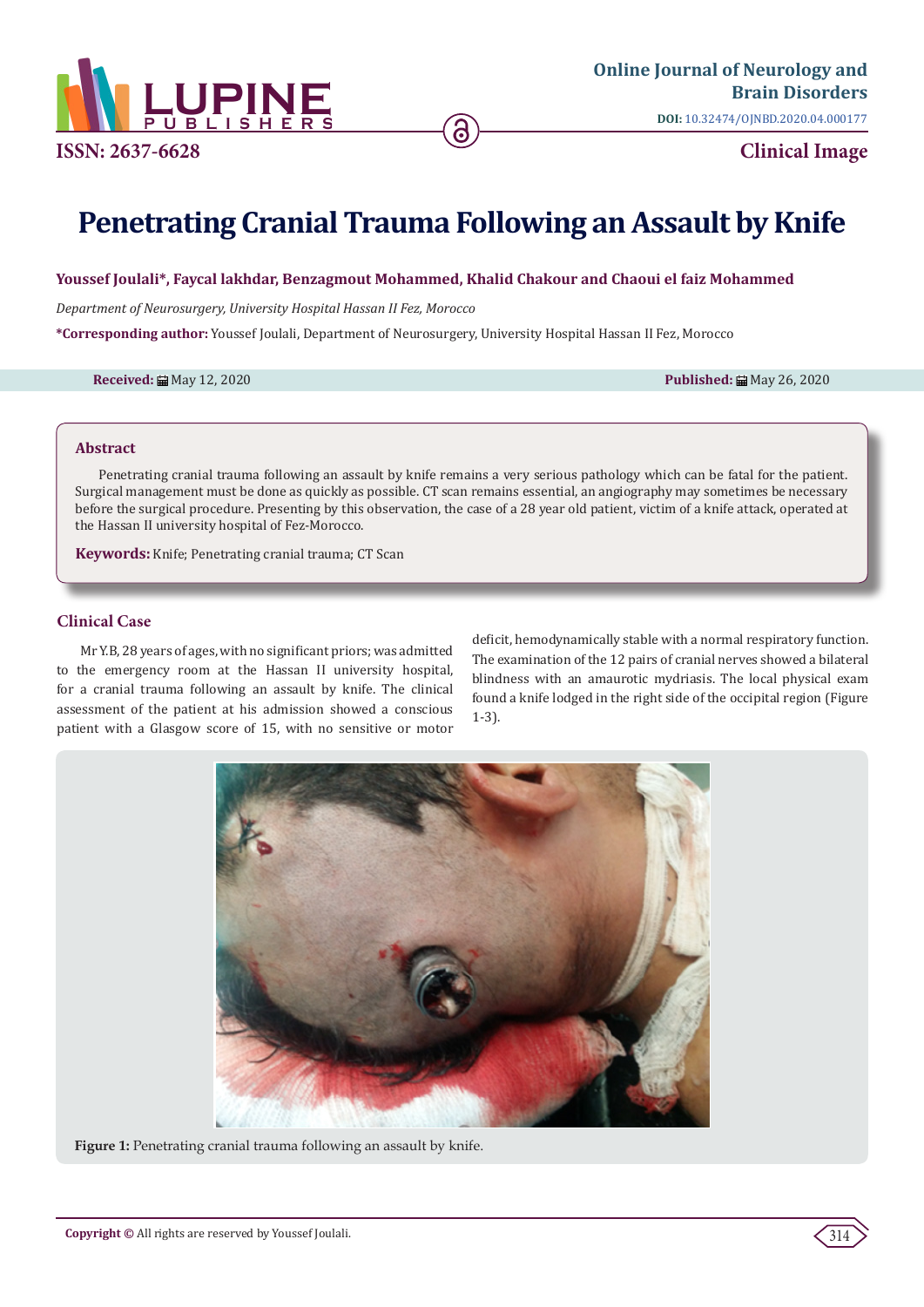

**Figure 2:** Skin incision and musculocutaneous dissection.



**Figure 3:** Right occipital bone flap.

The patient underwent a Cerbral CT Scan IV, which was completed with an angiography scan, both found no vascular lesion. The patient was rushed to the operating room where he underwent an extraction of the foreign object using a bone flap (Figure 4-6). The postoperative follow-ups were marked by the occurrence of a

status epilepticus, which led the patient to remain, intubated and sedated in the ICU for 5 days, with a daily Trans cranial Doppler ultrasound that came back satisfactory. After extubation, the patient recovered his conscious state and his vision.

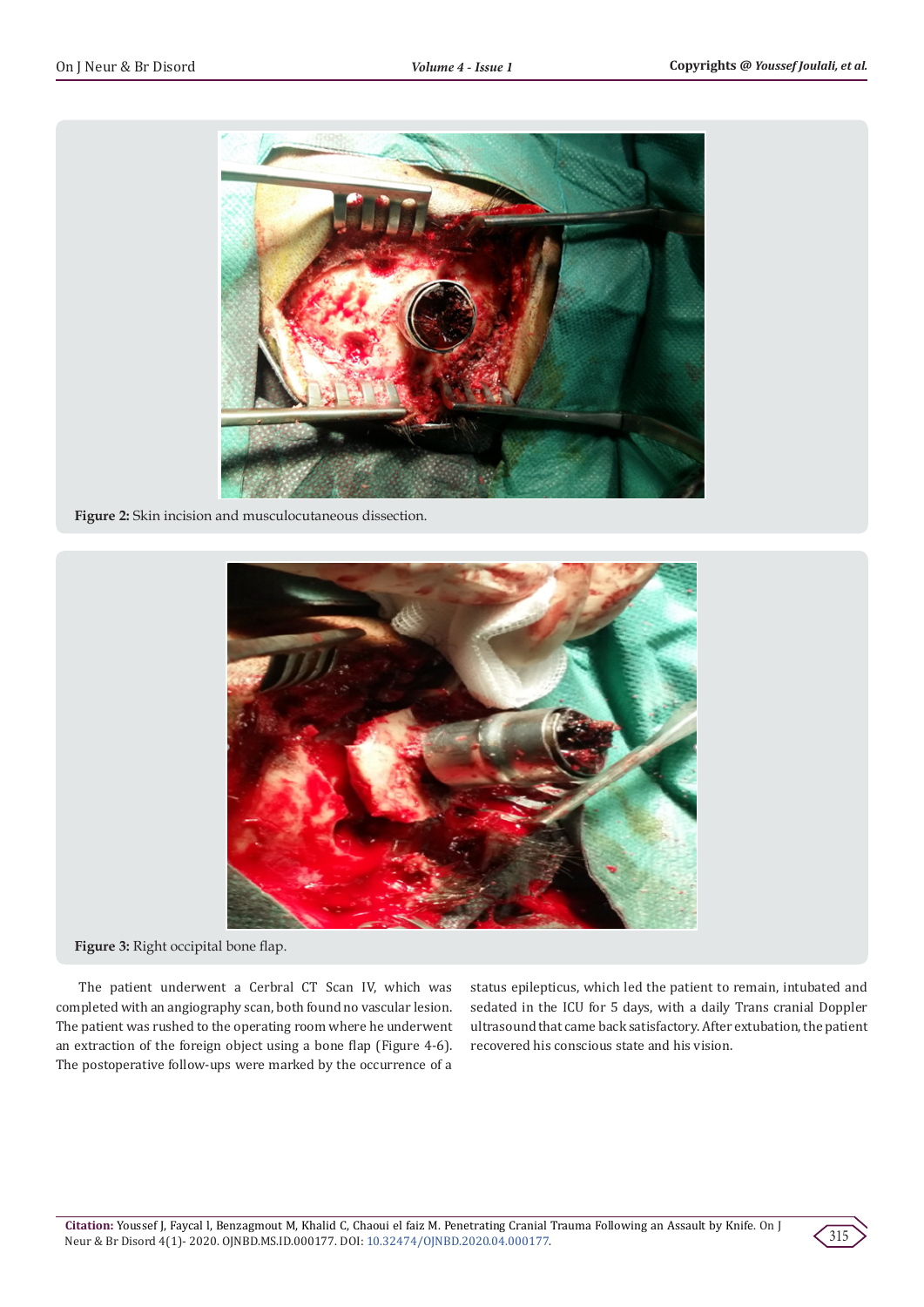

**Figure 4:** Weapon extraction with the bone flap.



**Figure 5:** Bone flap fixation.



**Figure 6:** Weapon after extraction.

**Citation:** Youssef J, Faycal l, Benzagmout M, Khalid C, Chaoui el faiz M. Penetrating Cranial Trauma Following an Assault by Knife. On J Neur & Br Disord 4(1)- 2020. OJNBD.MS.ID.000177. DOI: 10.32474/OJNBD.2020.04.000177.